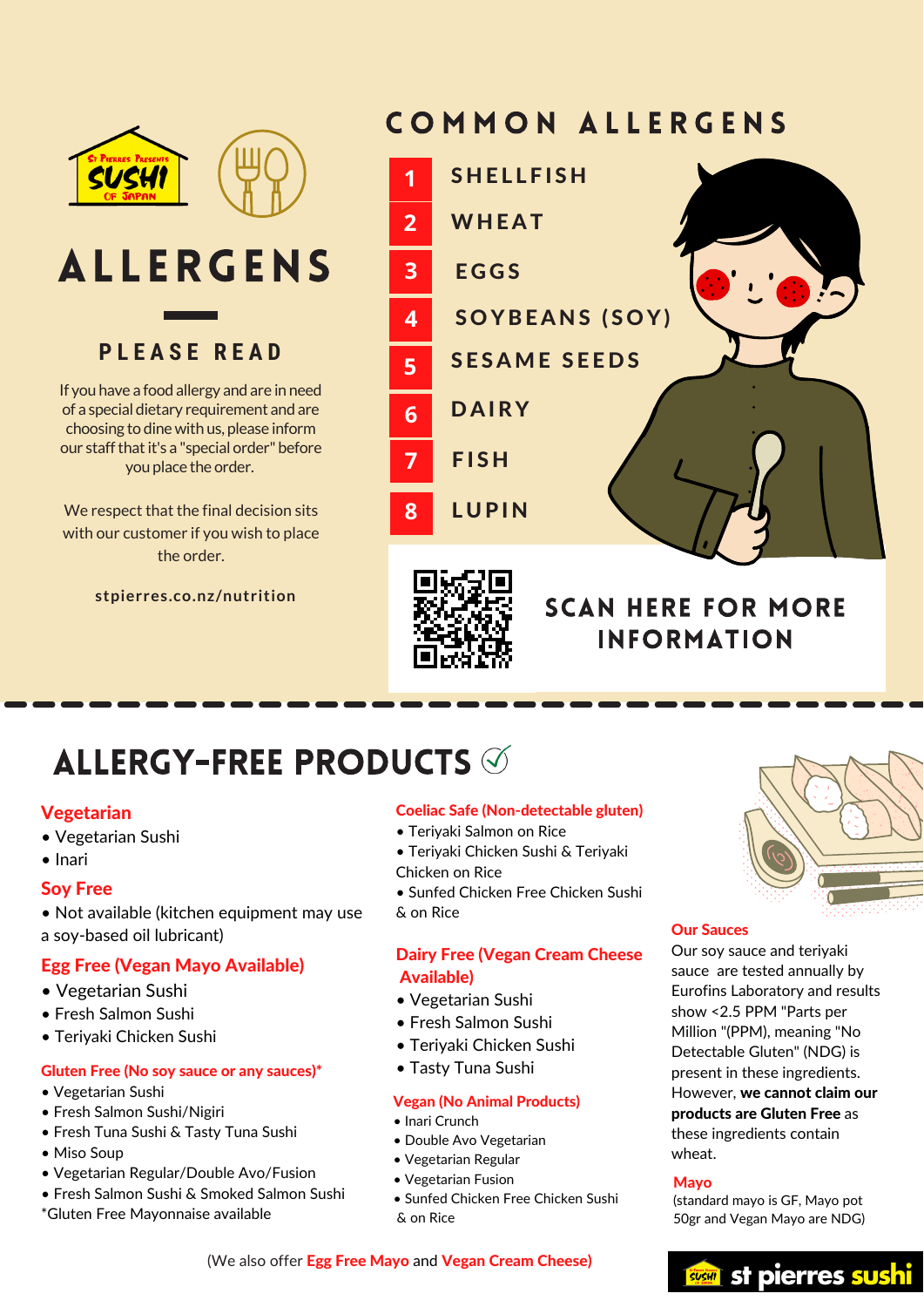

# **Food & Water Testing**

**ANALYTICAL REPORT**

| <b>REPORT CODE</b>                                                                |                                                                                                                                                | AR-22-NU-048314-01                                                                  |     | <b>REPORT DATE</b>           | 14/06/2022                                            |
|-----------------------------------------------------------------------------------|------------------------------------------------------------------------------------------------------------------------------------------------|-------------------------------------------------------------------------------------|-----|------------------------------|-------------------------------------------------------|
| <b>Attention</b><br><b>Phone</b>                                                  | St Pierre's International Ltd<br>Eric Loomes<br>167 Karangahape Rd<br>Newton<br>PO Box 68409<br>1145 Auckland<br><b>NEW ZEALAND</b><br>3361106 |                                                                                     |     |                              |                                                       |
| <b>Email</b>                                                                      | eric@stpierres.co.nz                                                                                                                           |                                                                                     |     |                              |                                                       |
|                                                                                   | <b>Contact for your orders:</b><br><b>Submission Reference:</b>                                                                                | Ishara Gamage<br>Ingredient 2022 gluten tests                                       |     | Order code:                  | EUNZAU-00479075                                       |
| SAMPLE CODE                                                                       |                                                                                                                                                | 816-2022-00144366                                                                   |     |                              |                                                       |
| <b>Client Reference:</b>                                                          | <b>Reception Date &amp; Time:</b>                                                                                                              | Soy Sauce<br>07/06/2022 11:00<br>Analysis Start Date & Time: 07/06/2022 12:55       |     | <b>Analysis Ending Date:</b> | 14/06/2022                                            |
|                                                                                   |                                                                                                                                                | <b>RESULTS</b>                                                                      |     | <b>LOQ</b>                   |                                                       |
| <b>NU553</b>                                                                      | <b>Gluten</b><br>Gluten                                                                                                                        | < 2.5                                                                               | ppm | 2.5                          |                                                       |
| SAMPLE CODE                                                                       |                                                                                                                                                | 816-2022-00144367                                                                   |     |                              |                                                       |
| <b>Client Reference:</b>                                                          | <b>Reception Date &amp; Time:</b>                                                                                                              | Kewpie Mayo 1kg<br>07/06/2022 11:00<br>Analysis Start Date & Time: 07/06/2022 12:55 |     | <b>Analysis Ending Date:</b> | 12/06/2022                                            |
| <b>NU553</b>                                                                      | Gluten                                                                                                                                         | <b>RESULTS</b>                                                                      |     | <b>LOQ</b>                   |                                                       |
|                                                                                   | Gluten                                                                                                                                         | < 2.5                                                                               | ppm | 2.5                          |                                                       |
| SAMPLE CODE                                                                       |                                                                                                                                                | 816-2022-00144368                                                                   |     |                              |                                                       |
| <b>Client Reference:</b>                                                          | <b>Reception Date &amp; Time:</b>                                                                                                              | Teriyaki Sauce<br>07/06/2022 11:00<br>Analysis Start Date & Time: 07/06/2022 12:55  |     | <b>Analysis Ending Date:</b> | 12/06/2022                                            |
|                                                                                   |                                                                                                                                                | <b>RESULTS</b>                                                                      |     | LOQ                          |                                                       |
| NU553 Gluten                                                                      | Gluten                                                                                                                                         | < 2.5                                                                               | ppm | 2.5                          |                                                       |
| SAMPLE CODE                                                                       |                                                                                                                                                | 816-2022-00144369                                                                   |     |                              |                                                       |
| <b>Client Reference:</b>                                                          | <b>Reception Date &amp; Time:</b>                                                                                                              | Inari Tofu<br>07/06/2022 11:00<br>Analysis Start Date & Time: 07/06/2022 13:04      |     | <b>Analysis Ending Date:</b> | 12/06/2022                                            |
| <b>NU553</b>                                                                      | Gluten                                                                                                                                         | <b>RESULTS</b>                                                                      |     | LOQ                          |                                                       |
|                                                                                   | Gluten                                                                                                                                         | < 2.5                                                                               | ppm | 2.5                          |                                                       |
| PO Box 12545<br>35 O'Rorke Road<br>Penrose<br>Auckland 1642<br><b>NEW ZEALAND</b> | Eurofins Food Analytics NZ Ltd                                                                                                                 |                                                                                     |     | Phone<br>www.eurofins.co.nz  | +64 9 579 2669<br>ACCREDITED<br><b>RSTING LABORAT</b> |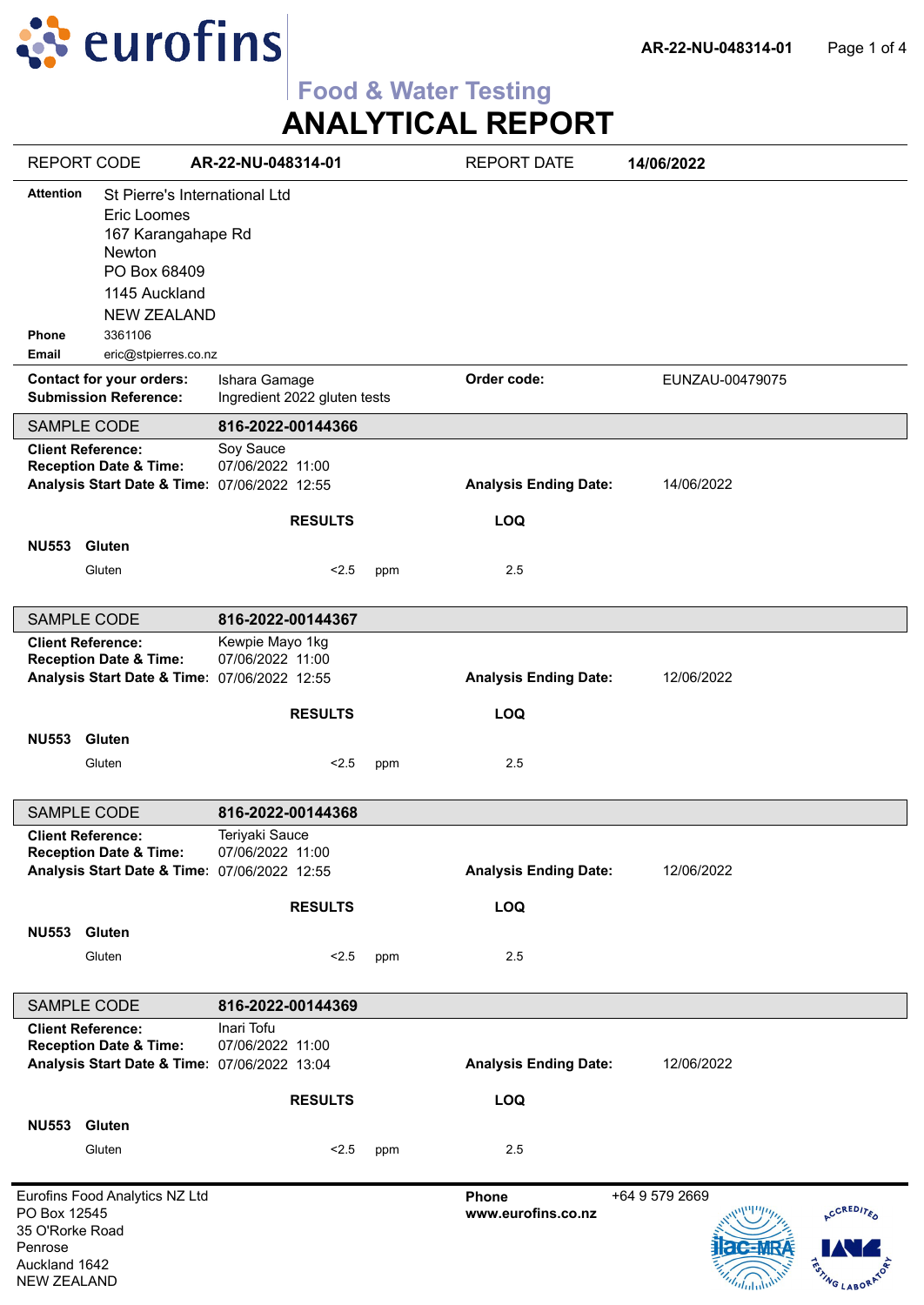

**RESULTS LOQ**

| <b>Client Reference:</b><br>Kewpie Mayo 50ml bottle<br>07/06/2022 11:00<br><b>Reception Date &amp; Time:</b><br>Analysis Start Date & Time: 07/06/2022 12:55<br><b>Analysis Ending Date:</b><br>12/06/2022<br>LOQ<br><b>RESULTS</b><br><b>NU553</b><br>Gluten<br>2.5<br>Gluten<br>< 2.5<br>ppm<br><b>SAMPLE CODE</b><br>816-2022-00144371<br><b>Sweet Chilli Sauce</b><br><b>Client Reference:</b><br>07/06/2022 11:00<br><b>Reception Date &amp; Time:</b><br>Analysis Start Date & Time: 07/06/2022 12:59<br><b>Analysis Ending Date:</b><br>12/06/2022<br><b>RESULTS</b><br><b>LOQ</b><br><b>NU553</b><br>Gluten<br>< 2.5<br>2.5<br>Gluten<br>ppm<br><b>SAMPLE CODE</b><br>816-2022-00144372<br>Chilli Oil<br><b>Client Reference:</b><br>07/06/2022 11:00<br><b>Reception Date &amp; Time:</b><br>Analysis Start Date & Time: 07/06/2022 13:00<br><b>Analysis Ending Date:</b><br>14/06/2022<br><b>RESULTS</b><br>LOQ<br><b>NU553</b><br><b>Gluten</b><br>Gluten<br>2.5<br>< 2.5<br>ppm<br>SAMPLE CODE<br>816-2022-00144373<br>Siracha Sauce<br><b>Client Reference:</b><br>07/06/2022 11:00<br><b>Reception Date &amp; Time:</b><br>Analysis Start Date & Time: 07/06/2022 13:02<br><b>Analysis Ending Date:</b><br>14/06/2022 |                        |                   |     |     |  |
|-------------------------------------------------------------------------------------------------------------------------------------------------------------------------------------------------------------------------------------------------------------------------------------------------------------------------------------------------------------------------------------------------------------------------------------------------------------------------------------------------------------------------------------------------------------------------------------------------------------------------------------------------------------------------------------------------------------------------------------------------------------------------------------------------------------------------------------------------------------------------------------------------------------------------------------------------------------------------------------------------------------------------------------------------------------------------------------------------------------------------------------------------------------------------------------------------------------------------------------|------------------------|-------------------|-----|-----|--|
|                                                                                                                                                                                                                                                                                                                                                                                                                                                                                                                                                                                                                                                                                                                                                                                                                                                                                                                                                                                                                                                                                                                                                                                                                                     | <b>SAMPLE CODE</b>     | 816-2022-00144370 |     |     |  |
|                                                                                                                                                                                                                                                                                                                                                                                                                                                                                                                                                                                                                                                                                                                                                                                                                                                                                                                                                                                                                                                                                                                                                                                                                                     |                        |                   |     |     |  |
|                                                                                                                                                                                                                                                                                                                                                                                                                                                                                                                                                                                                                                                                                                                                                                                                                                                                                                                                                                                                                                                                                                                                                                                                                                     |                        |                   |     |     |  |
|                                                                                                                                                                                                                                                                                                                                                                                                                                                                                                                                                                                                                                                                                                                                                                                                                                                                                                                                                                                                                                                                                                                                                                                                                                     |                        |                   |     |     |  |
|                                                                                                                                                                                                                                                                                                                                                                                                                                                                                                                                                                                                                                                                                                                                                                                                                                                                                                                                                                                                                                                                                                                                                                                                                                     |                        |                   |     |     |  |
|                                                                                                                                                                                                                                                                                                                                                                                                                                                                                                                                                                                                                                                                                                                                                                                                                                                                                                                                                                                                                                                                                                                                                                                                                                     |                        |                   |     |     |  |
|                                                                                                                                                                                                                                                                                                                                                                                                                                                                                                                                                                                                                                                                                                                                                                                                                                                                                                                                                                                                                                                                                                                                                                                                                                     |                        |                   |     |     |  |
|                                                                                                                                                                                                                                                                                                                                                                                                                                                                                                                                                                                                                                                                                                                                                                                                                                                                                                                                                                                                                                                                                                                                                                                                                                     |                        |                   |     |     |  |
|                                                                                                                                                                                                                                                                                                                                                                                                                                                                                                                                                                                                                                                                                                                                                                                                                                                                                                                                                                                                                                                                                                                                                                                                                                     |                        |                   |     |     |  |
|                                                                                                                                                                                                                                                                                                                                                                                                                                                                                                                                                                                                                                                                                                                                                                                                                                                                                                                                                                                                                                                                                                                                                                                                                                     |                        |                   |     |     |  |
|                                                                                                                                                                                                                                                                                                                                                                                                                                                                                                                                                                                                                                                                                                                                                                                                                                                                                                                                                                                                                                                                                                                                                                                                                                     |                        |                   |     |     |  |
|                                                                                                                                                                                                                                                                                                                                                                                                                                                                                                                                                                                                                                                                                                                                                                                                                                                                                                                                                                                                                                                                                                                                                                                                                                     |                        |                   |     |     |  |
|                                                                                                                                                                                                                                                                                                                                                                                                                                                                                                                                                                                                                                                                                                                                                                                                                                                                                                                                                                                                                                                                                                                                                                                                                                     |                        |                   |     |     |  |
|                                                                                                                                                                                                                                                                                                                                                                                                                                                                                                                                                                                                                                                                                                                                                                                                                                                                                                                                                                                                                                                                                                                                                                                                                                     |                        |                   |     |     |  |
|                                                                                                                                                                                                                                                                                                                                                                                                                                                                                                                                                                                                                                                                                                                                                                                                                                                                                                                                                                                                                                                                                                                                                                                                                                     |                        |                   |     |     |  |
|                                                                                                                                                                                                                                                                                                                                                                                                                                                                                                                                                                                                                                                                                                                                                                                                                                                                                                                                                                                                                                                                                                                                                                                                                                     |                        |                   |     |     |  |
|                                                                                                                                                                                                                                                                                                                                                                                                                                                                                                                                                                                                                                                                                                                                                                                                                                                                                                                                                                                                                                                                                                                                                                                                                                     |                        |                   |     |     |  |
|                                                                                                                                                                                                                                                                                                                                                                                                                                                                                                                                                                                                                                                                                                                                                                                                                                                                                                                                                                                                                                                                                                                                                                                                                                     |                        |                   |     |     |  |
|                                                                                                                                                                                                                                                                                                                                                                                                                                                                                                                                                                                                                                                                                                                                                                                                                                                                                                                                                                                                                                                                                                                                                                                                                                     |                        |                   |     |     |  |
|                                                                                                                                                                                                                                                                                                                                                                                                                                                                                                                                                                                                                                                                                                                                                                                                                                                                                                                                                                                                                                                                                                                                                                                                                                     |                        |                   |     |     |  |
|                                                                                                                                                                                                                                                                                                                                                                                                                                                                                                                                                                                                                                                                                                                                                                                                                                                                                                                                                                                                                                                                                                                                                                                                                                     |                        |                   |     |     |  |
|                                                                                                                                                                                                                                                                                                                                                                                                                                                                                                                                                                                                                                                                                                                                                                                                                                                                                                                                                                                                                                                                                                                                                                                                                                     |                        |                   |     |     |  |
|                                                                                                                                                                                                                                                                                                                                                                                                                                                                                                                                                                                                                                                                                                                                                                                                                                                                                                                                                                                                                                                                                                                                                                                                                                     |                        |                   |     |     |  |
|                                                                                                                                                                                                                                                                                                                                                                                                                                                                                                                                                                                                                                                                                                                                                                                                                                                                                                                                                                                                                                                                                                                                                                                                                                     |                        |                   |     |     |  |
|                                                                                                                                                                                                                                                                                                                                                                                                                                                                                                                                                                                                                                                                                                                                                                                                                                                                                                                                                                                                                                                                                                                                                                                                                                     |                        |                   |     |     |  |
|                                                                                                                                                                                                                                                                                                                                                                                                                                                                                                                                                                                                                                                                                                                                                                                                                                                                                                                                                                                                                                                                                                                                                                                                                                     |                        |                   |     |     |  |
|                                                                                                                                                                                                                                                                                                                                                                                                                                                                                                                                                                                                                                                                                                                                                                                                                                                                                                                                                                                                                                                                                                                                                                                                                                     |                        |                   |     |     |  |
|                                                                                                                                                                                                                                                                                                                                                                                                                                                                                                                                                                                                                                                                                                                                                                                                                                                                                                                                                                                                                                                                                                                                                                                                                                     |                        |                   |     |     |  |
|                                                                                                                                                                                                                                                                                                                                                                                                                                                                                                                                                                                                                                                                                                                                                                                                                                                                                                                                                                                                                                                                                                                                                                                                                                     |                        |                   |     |     |  |
|                                                                                                                                                                                                                                                                                                                                                                                                                                                                                                                                                                                                                                                                                                                                                                                                                                                                                                                                                                                                                                                                                                                                                                                                                                     |                        |                   |     |     |  |
|                                                                                                                                                                                                                                                                                                                                                                                                                                                                                                                                                                                                                                                                                                                                                                                                                                                                                                                                                                                                                                                                                                                                                                                                                                     |                        |                   |     |     |  |
|                                                                                                                                                                                                                                                                                                                                                                                                                                                                                                                                                                                                                                                                                                                                                                                                                                                                                                                                                                                                                                                                                                                                                                                                                                     |                        |                   |     |     |  |
|                                                                                                                                                                                                                                                                                                                                                                                                                                                                                                                                                                                                                                                                                                                                                                                                                                                                                                                                                                                                                                                                                                                                                                                                                                     |                        | <b>RESULTS</b>    |     | LOQ |  |
|                                                                                                                                                                                                                                                                                                                                                                                                                                                                                                                                                                                                                                                                                                                                                                                                                                                                                                                                                                                                                                                                                                                                                                                                                                     | <b>NU553</b><br>Gluten |                   |     |     |  |
|                                                                                                                                                                                                                                                                                                                                                                                                                                                                                                                                                                                                                                                                                                                                                                                                                                                                                                                                                                                                                                                                                                                                                                                                                                     | Gluten                 | < 2.5             | ppm | 2.5 |  |
|                                                                                                                                                                                                                                                                                                                                                                                                                                                                                                                                                                                                                                                                                                                                                                                                                                                                                                                                                                                                                                                                                                                                                                                                                                     |                        |                   |     |     |  |
| SAMPLE CODE<br>816-2022-00144374                                                                                                                                                                                                                                                                                                                                                                                                                                                                                                                                                                                                                                                                                                                                                                                                                                                                                                                                                                                                                                                                                                                                                                                                    |                        |                   |     |     |  |
| <b>Client Reference:</b><br>Vegan Mayo                                                                                                                                                                                                                                                                                                                                                                                                                                                                                                                                                                                                                                                                                                                                                                                                                                                                                                                                                                                                                                                                                                                                                                                              |                        |                   |     |     |  |
| 07/06/2022 11:00<br><b>Reception Date &amp; Time:</b>                                                                                                                                                                                                                                                                                                                                                                                                                                                                                                                                                                                                                                                                                                                                                                                                                                                                                                                                                                                                                                                                                                                                                                               |                        |                   |     |     |  |
| Analysis Start Date & Time: 07/06/2022 12:55<br><b>Analysis Ending Date:</b><br>12/06/2022                                                                                                                                                                                                                                                                                                                                                                                                                                                                                                                                                                                                                                                                                                                                                                                                                                                                                                                                                                                                                                                                                                                                          |                        |                   |     |     |  |
| <b>RESULTS</b><br>LOQ                                                                                                                                                                                                                                                                                                                                                                                                                                                                                                                                                                                                                                                                                                                                                                                                                                                                                                                                                                                                                                                                                                                                                                                                               |                        |                   |     |     |  |
|                                                                                                                                                                                                                                                                                                                                                                                                                                                                                                                                                                                                                                                                                                                                                                                                                                                                                                                                                                                                                                                                                                                                                                                                                                     |                        |                   |     |     |  |
| <b>NU553</b><br><b>Gluten</b>                                                                                                                                                                                                                                                                                                                                                                                                                                                                                                                                                                                                                                                                                                                                                                                                                                                                                                                                                                                                                                                                                                                                                                                                       |                        |                   |     |     |  |
|                                                                                                                                                                                                                                                                                                                                                                                                                                                                                                                                                                                                                                                                                                                                                                                                                                                                                                                                                                                                                                                                                                                                                                                                                                     |                        |                   |     |     |  |
|                                                                                                                                                                                                                                                                                                                                                                                                                                                                                                                                                                                                                                                                                                                                                                                                                                                                                                                                                                                                                                                                                                                                                                                                                                     |                        |                   |     |     |  |
|                                                                                                                                                                                                                                                                                                                                                                                                                                                                                                                                                                                                                                                                                                                                                                                                                                                                                                                                                                                                                                                                                                                                                                                                                                     |                        |                   |     |     |  |
|                                                                                                                                                                                                                                                                                                                                                                                                                                                                                                                                                                                                                                                                                                                                                                                                                                                                                                                                                                                                                                                                                                                                                                                                                                     |                        |                   |     |     |  |
|                                                                                                                                                                                                                                                                                                                                                                                                                                                                                                                                                                                                                                                                                                                                                                                                                                                                                                                                                                                                                                                                                                                                                                                                                                     |                        |                   |     |     |  |
|                                                                                                                                                                                                                                                                                                                                                                                                                                                                                                                                                                                                                                                                                                                                                                                                                                                                                                                                                                                                                                                                                                                                                                                                                                     |                        |                   |     |     |  |
|                                                                                                                                                                                                                                                                                                                                                                                                                                                                                                                                                                                                                                                                                                                                                                                                                                                                                                                                                                                                                                                                                                                                                                                                                                     |                        |                   |     |     |  |
|                                                                                                                                                                                                                                                                                                                                                                                                                                                                                                                                                                                                                                                                                                                                                                                                                                                                                                                                                                                                                                                                                                                                                                                                                                     |                        |                   |     |     |  |
|                                                                                                                                                                                                                                                                                                                                                                                                                                                                                                                                                                                                                                                                                                                                                                                                                                                                                                                                                                                                                                                                                                                                                                                                                                     |                        |                   |     |     |  |
|                                                                                                                                                                                                                                                                                                                                                                                                                                                                                                                                                                                                                                                                                                                                                                                                                                                                                                                                                                                                                                                                                                                                                                                                                                     |                        |                   |     |     |  |
|                                                                                                                                                                                                                                                                                                                                                                                                                                                                                                                                                                                                                                                                                                                                                                                                                                                                                                                                                                                                                                                                                                                                                                                                                                     |                        |                   |     |     |  |
| Gluten<br>< 2.5<br>2.5<br>ppm                                                                                                                                                                                                                                                                                                                                                                                                                                                                                                                                                                                                                                                                                                                                                                                                                                                                                                                                                                                                                                                                                                                                                                                                       |                        |                   |     |     |  |



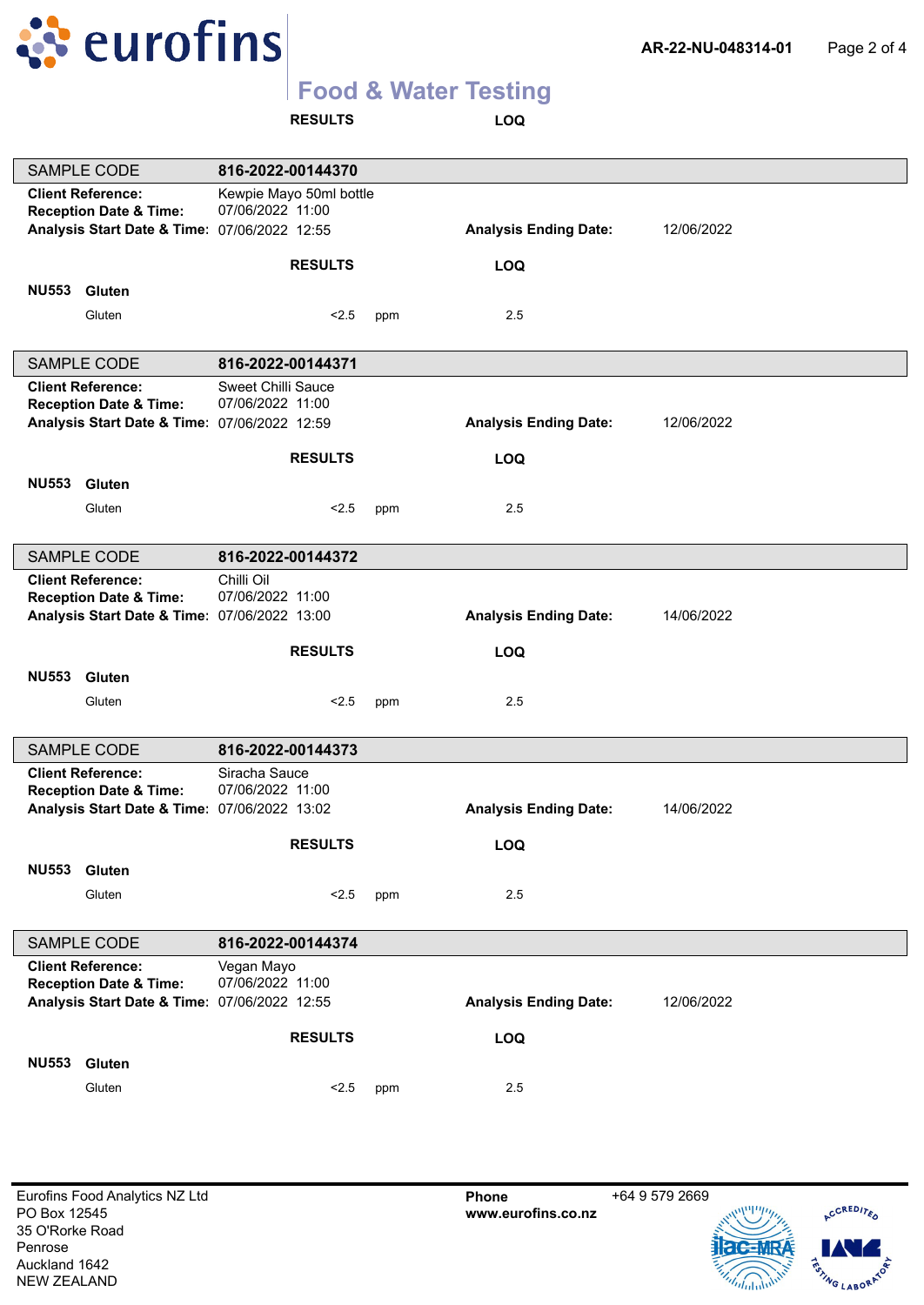

| <b>SAMPLE CODE</b>                                                                                                                                                                                                                                                                                                                                      | 816-2022-00144375                                          |             |                                  |                                                                                                                                                                  |
|---------------------------------------------------------------------------------------------------------------------------------------------------------------------------------------------------------------------------------------------------------------------------------------------------------------------------------------------------------|------------------------------------------------------------|-------------|----------------------------------|------------------------------------------------------------------------------------------------------------------------------------------------------------------|
| <b>Client Reference:</b><br><b>Reception Date &amp; Time:</b><br>Analysis Start Date & Time: 07/06/2022 13:04                                                                                                                                                                                                                                           | Ginger pickle<br>07/06/2022 11:00                          |             | <b>Analysis Ending Date:</b>     | 12/06/2022                                                                                                                                                       |
|                                                                                                                                                                                                                                                                                                                                                         | <b>RESULTS</b>                                             |             | <b>LOQ</b>                       |                                                                                                                                                                  |
| <b>NU553</b><br>Gluten                                                                                                                                                                                                                                                                                                                                  |                                                            |             |                                  |                                                                                                                                                                  |
| Gluten                                                                                                                                                                                                                                                                                                                                                  | < 2.5                                                      | ppm         | 2.5                              |                                                                                                                                                                  |
|                                                                                                                                                                                                                                                                                                                                                         |                                                            |             |                                  |                                                                                                                                                                  |
| <b>SAMPLE CODE</b>                                                                                                                                                                                                                                                                                                                                      | 816-2022-00144376                                          |             |                                  |                                                                                                                                                                  |
| <b>Client Reference:</b><br><b>Reception Date &amp; Time:</b><br>Analysis Start Date & Time: 07/06/2022 12:55                                                                                                                                                                                                                                           | Wasabi Powder<br>07/06/2022 11:00                          |             | <b>Analysis Ending Date:</b>     | 14/06/2022                                                                                                                                                       |
|                                                                                                                                                                                                                                                                                                                                                         | <b>RESULTS</b>                                             |             | <b>LOQ</b>                       |                                                                                                                                                                  |
| <b>NU553</b><br>Gluten                                                                                                                                                                                                                                                                                                                                  |                                                            |             |                                  |                                                                                                                                                                  |
| Gluten                                                                                                                                                                                                                                                                                                                                                  | < 2.5                                                      | ppm         | 2.5                              |                                                                                                                                                                  |
|                                                                                                                                                                                                                                                                                                                                                         |                                                            |             |                                  |                                                                                                                                                                  |
| <b>SAMPLE CODE</b>                                                                                                                                                                                                                                                                                                                                      | 816-2022-00144377                                          |             |                                  |                                                                                                                                                                  |
| <b>Client Reference:</b><br><b>Reception Date &amp; Time:</b>                                                                                                                                                                                                                                                                                           | Sakura non-mixed Vinegar<br>07/06/2022 11:00               |             |                                  |                                                                                                                                                                  |
| Analysis Start Date & Time: 07/06/2022 13:01                                                                                                                                                                                                                                                                                                            |                                                            |             | <b>Analysis Ending Date:</b>     | 12/06/2022                                                                                                                                                       |
|                                                                                                                                                                                                                                                                                                                                                         | <b>RESULTS</b>                                             |             | <b>LOQ</b>                       |                                                                                                                                                                  |
| <b>NU553</b><br>Gluten                                                                                                                                                                                                                                                                                                                                  |                                                            |             |                                  |                                                                                                                                                                  |
| Gluten                                                                                                                                                                                                                                                                                                                                                  | < 2.5                                                      | ppm         | 2.5                              |                                                                                                                                                                  |
|                                                                                                                                                                                                                                                                                                                                                         |                                                            |             |                                  |                                                                                                                                                                  |
| <b>LIST OF METHODS</b>                                                                                                                                                                                                                                                                                                                                  |                                                            |             |                                  |                                                                                                                                                                  |
| <b>NU553</b>                                                                                                                                                                                                                                                                                                                                            | Gluten: ELISA (Transia/Diffchamb) acc to manufacture inst. |             |                                  |                                                                                                                                                                  |
|                                                                                                                                                                                                                                                                                                                                                         |                                                            | Signature   |                                  |                                                                                                                                                                  |
|                                                                                                                                                                                                                                                                                                                                                         | A.                                                         |             | Man Kaur                         |                                                                                                                                                                  |
| Sarita Vyas<br>Chemistry                                                                                                                                                                                                                                                                                                                                | <b>Business Unit Manager -</b>                             | Nishan Kaur | Senior laboratory Analyst        |                                                                                                                                                                  |
| <b>EXPLANATORY NOTE</b><br>1 Test is not accredited<br>2 Test is subcontracted within Eurofins group and is accredited<br><b>3</b> Test is subcontracted within Eurofins group and is not accredited<br>4 Test is subcontracted outside Eurofins group and is accredited<br><b>5</b> Test is subcontracted outside Eurofins group and is not accredited |                                                            |             | N/A means Not applicable<br>unit | Not Detected means not detected at or above the Limit of Quantification (LOQ)<br>LOQ means Limit of Quantification and the unit of LOQ is the same as the result |

**o** Test result is provided by the customer and is not accredited **p** Tested in the field by Eurofins and is not accredited

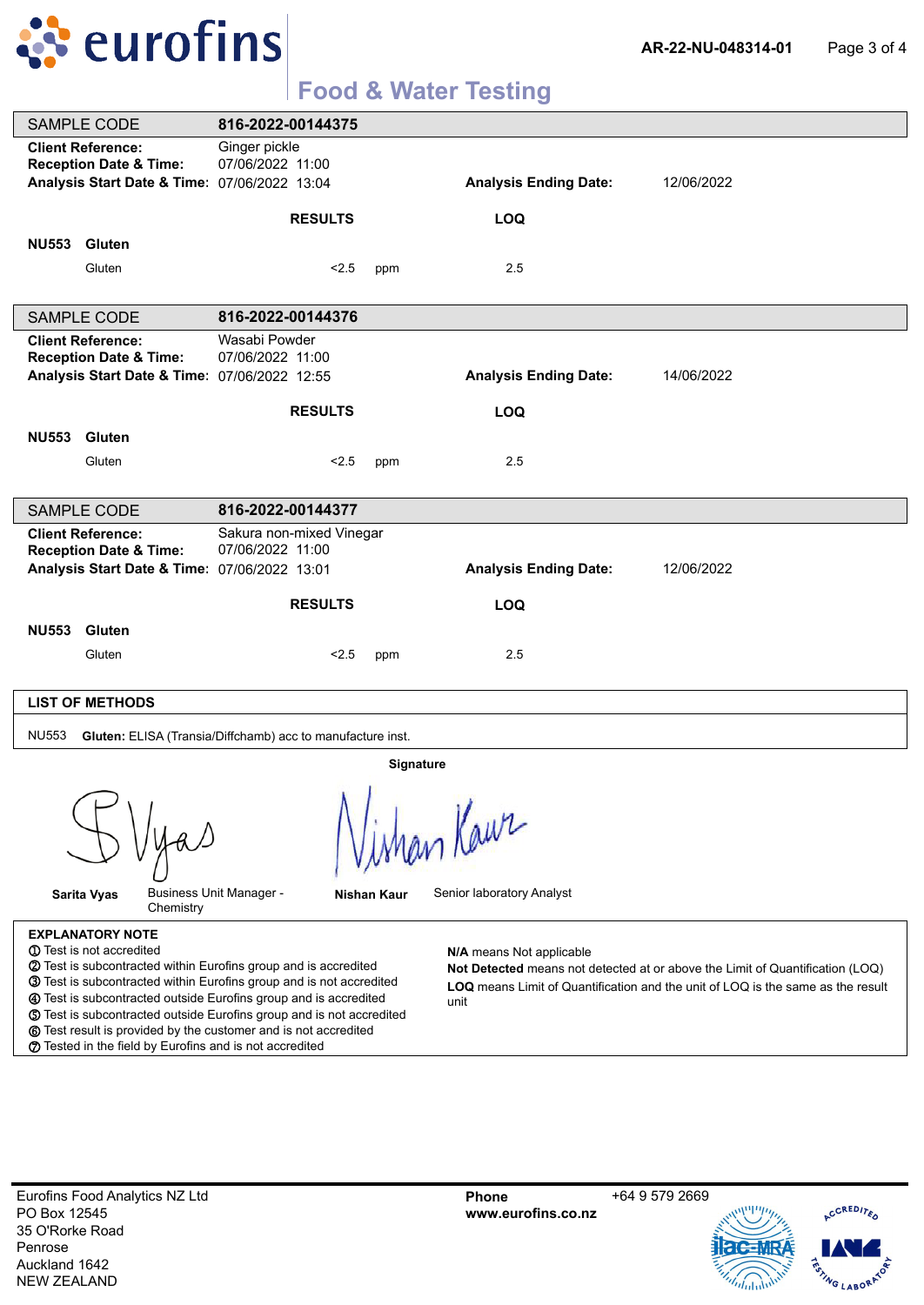This document can only be reproduced in full.

**Reurofins** 

The tests are identified by a five-digit code, their description is available on request.

Accreditation does not apply to comments or graphical representations.

Unless otherwise stated, all tests in this analytical report (except for subcontracted tests) are performed at 35 O'Rorke Road, Penrose, Auckland, NEW ZEALAND. The laboratory is not responsible for the information provided by the customer which can affect the validity of the results, for example: sampling information such as date/time, field data etc.

This report issued by Eurofins relates exclusively to the samples provided by the Customer and does not relate to the lot / batch from which the samples have been obtained. Eurofins may subcontract the performance of part or all of the Services to a third party and the Customer authorises the release of all information necessary to the third party for the provision of the Services.

All samples become the property of Eurofins to the extent necessary for the performance of the Services.

Eurofins will not be required to store samples and may destroy or otherwise dispose of the samples or return the samples to the Customer (at the Customer's cost in all respects) immediately following analysis of the samples.

If the Customer pays for storage of the samples Eurofins will take commercially reasonable steps to store the samples for the agreed period in terms of industry practice. The Customer acknowledges and accepts that: (a) it is solely responsible for the sampling process and warrants that the sample provided to Eurofins is representative of the lot / batch from which the samples were drawn; and (b) Eurofins expresses no opinion and accepts no liability in respect of the Customer's production process or homogeneity of the sample.

The Eurofins sampling service uses IANZ approved methodology and / or best practice to collect and transport samples that are fit for the purpose of analytical testing. Eurofins shall have no liability if the sample collected is not representative of the source from which it has been taken.

The Customer acknowledges that the Services are provided using the then current state of technology and methods developed and generally applied by Eurofins and involve analysis, interpretations, consulting work and conclusions. Eurofins shall use commercially reasonable degree of care in providing the Services.

This report is produced and issued on the basis of information, documents and/or samples provided by, or on behalf of, the Customer and solely for the benefit of the Customer who is responsible for acting as it sees fit on the basis of this report. Neither Eurofins nor any of its officers, employees, agents or subcontractors shall be liable to the Customer nor any third party for any actions taken or not taken on the basis of this report nor for any incorrect results arising from unclear, erroneous, incomplete, misleading or false information provided to Eurofins.

Eurofins shall have no liability for any indirect or consequential loss including, without limitation, loss of production, loss of contracts, loss of profits, loss of business or costs incurred from business interruption, loss of opportunity, loss of goodwill or damage to reputation and cost of product recall (including any losses suffered as a result of distribution of the Customer's products subject of the Services prior to the report being released by Eurofins). It shall further have no liability for any loss, damage or expenses arising from the claims of any third party (including, without limitation, product liability claims) that may be incurred by the Customer. Eurofins General Terms and Conditions apply.

**END OF REPORT**



CCREDITED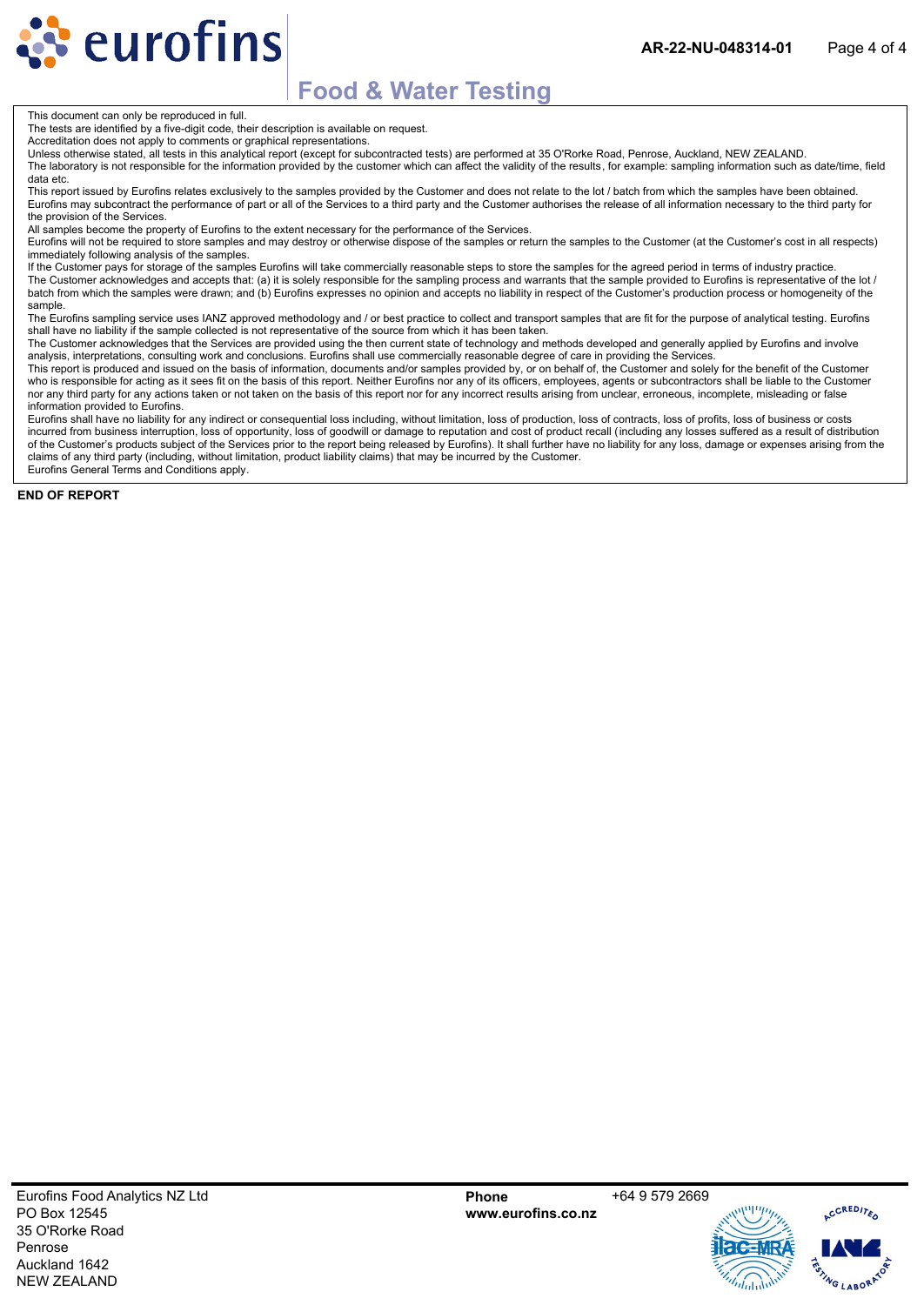

# **Food & Water Testing**

**ANALYTICAL REPORT**

| <b>REPORT CODE</b>                                                                |                                                                                                                                     | AR-22-NU-047930-01                                                                         |     | <b>REPORT DATE</b>           | 12/06/2022      |                                           |
|-----------------------------------------------------------------------------------|-------------------------------------------------------------------------------------------------------------------------------------|--------------------------------------------------------------------------------------------|-----|------------------------------|-----------------|-------------------------------------------|
| <b>Attention</b>                                                                  | St Pierre's International Ltd<br>Eric Loomes<br>167 Karangahape Rd<br>Newton<br>PO Box 68409<br>1145 Auckland<br><b>NEW ZEALAND</b> |                                                                                            |     |                              |                 |                                           |
| Phone<br><b>Email</b>                                                             | 3361106<br>eric@stpierres.co.nz                                                                                                     |                                                                                            |     |                              |                 |                                           |
|                                                                                   | <b>Contact for your orders:</b><br><b>Submission Reference:</b>                                                                     | Ishara Gamage<br>Sushi product yearly gluten                                               |     | Order code:                  | EUNZAU-00479063 |                                           |
| <b>SAMPLE CODE</b>                                                                |                                                                                                                                     | 816-2022-00144306                                                                          |     |                              |                 |                                           |
| <b>Client Reference:</b>                                                          | <b>Reception Date &amp; Time:</b>                                                                                                   | Teriyaki Chicken Sushi<br>07/06/2022 11:00<br>Analysis Start Date & Time: 07/06/2022 14:18 |     | <b>Analysis Ending Date:</b> | 12/06/2022      |                                           |
|                                                                                   |                                                                                                                                     | <b>RESULTS</b>                                                                             |     | <b>LOQ</b>                   |                 |                                           |
| <b>NU553</b>                                                                      | Gluten<br>Gluten                                                                                                                    | < 2.5                                                                                      | ppm | 2.5                          |                 |                                           |
| <b>SAMPLE CODE</b>                                                                |                                                                                                                                     | 816-2022-00144307                                                                          |     |                              |                 |                                           |
| <b>Client Reference:</b>                                                          | <b>Reception Date &amp; Time:</b>                                                                                                   | Tasty Tuna Sushi<br>07/06/2022 11:00<br>Analysis Start Date & Time: 07/06/2022 14:18       |     | <b>Analysis Ending Date:</b> | 12/06/2022      |                                           |
|                                                                                   |                                                                                                                                     | <b>RESULTS</b>                                                                             |     | <b>LOQ</b>                   |                 |                                           |
| <b>NU553</b>                                                                      | <b>Gluten</b><br>Gluten                                                                                                             | < 2.5                                                                                      | ppm | 2.5                          |                 |                                           |
| <b>SAMPLE CODE</b>                                                                |                                                                                                                                     | 816-2022-00144308                                                                          |     |                              |                 |                                           |
| <b>Client Reference:</b>                                                          | <b>Reception Date &amp; Time:</b>                                                                                                   | Fresh Salmon Sushi<br>07/06/2022 11:00<br>Analysis Start Date & Time: 07/06/2022 14:18     |     | <b>Analysis Ending Date:</b> | 12/06/2022      |                                           |
|                                                                                   |                                                                                                                                     | <b>RESULTS</b>                                                                             |     | <b>LOQ</b>                   |                 |                                           |
| <b>NU553</b>                                                                      | Gluten<br>Gluten                                                                                                                    | < 2.5                                                                                      | ppm | 2.5                          |                 |                                           |
| SAMPLE CODE                                                                       |                                                                                                                                     | 816-2022-00144309                                                                          |     |                              |                 |                                           |
| <b>Client Reference:</b>                                                          | <b>Reception Date &amp; Time:</b>                                                                                                   | Smoked Salmon Sushi<br>07/06/2022 11:00<br>Analysis Start Date & Time: 07/06/2022 14:18    |     | <b>Analysis Ending Date:</b> | 12/06/2022      |                                           |
|                                                                                   |                                                                                                                                     | <b>RESULTS</b>                                                                             |     | <b>LOQ</b>                   |                 |                                           |
| <b>NU553</b>                                                                      | Gluten<br>Gluten                                                                                                                    | < 2.5                                                                                      | ppm | 2.5                          |                 |                                           |
| PO Box 12545<br>35 O'Rorke Road<br>Penrose<br>Auckland 1642<br><b>NEW ZEALAND</b> | Eurofins Food Analytics NZ Ltd                                                                                                      |                                                                                            |     | Phone<br>www.eurofins.co.nz  | +64 9 579 2669  | <b>ACCREDITED</b><br><b>RSTING LABORA</b> |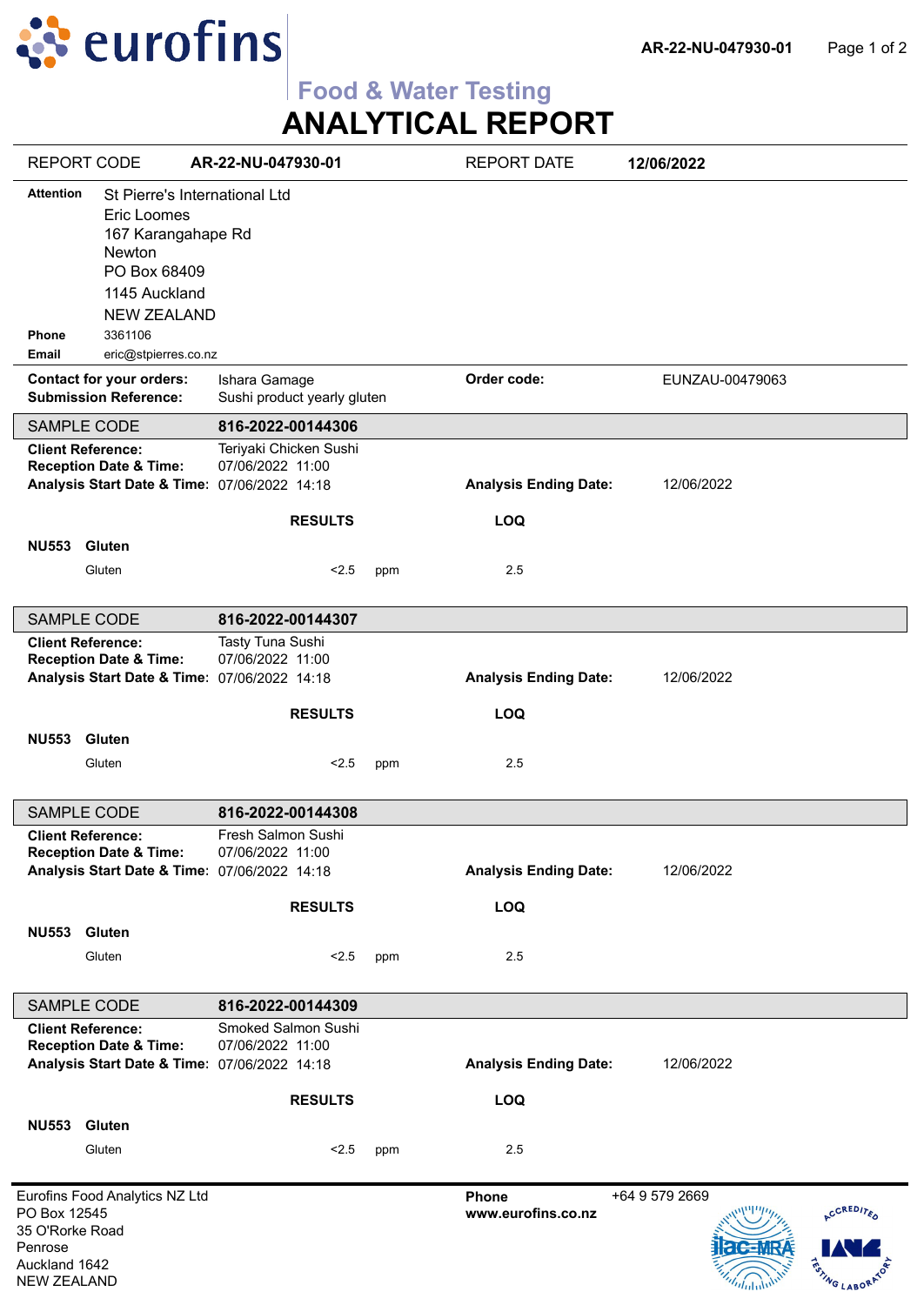

**RESULTS LOQ**

#### **LIST OF METHODS**

NU553 **Gluten:** ELISA (Transia/Diffchamb) acc to manufacture inst. **Signature Sarita Vyas** Business Unit Manager - **Chemistry EXPLANATORY NOTE** Test is subcontracted outside Eurofins group and is accredited **m 1** Test is not accredited **2** Test is subcontracted within Eurofins group and is accredited **Not Detect ③** Test is subcontracted within Eurofins group and is not accredited **LOO** means Li **n** Test is subcontracted outside Eurofins group and is not accredited **Not Detected** means not detected at or above the Limit of Quantification (LOQ) **N/A** means Not applicable **o** Test result is provided by the customer and is not accredited **p** Tested in the field by Eurofins and is not accredited **LOQ** means Limit of Quantification and the unit of LOQ is the same as the result unit This document can only be reproduced in full. The tests are identified by a five-digit code, their description is available on request. Accreditation does not apply to comments or graphical representations. Unless otherwise stated, all tests in this analytical report (except for subcontracted tests) are performed at 35 O'Rorke Road, Penrose, Auckland, NEW ZEALAND. The laboratory is not responsible for the information provided by the customer which can affect the validity of the results, for example: sampling information such as date/time, field data etc. This report issued by Eurofins relates exclusively to the samples provided by the Customer and does not relate to the lot / batch from which the samples have been obtained. Eurofins may subcontract the performance of part or all of the Services to a third party and the Customer authorises the release of all information necessary to the third party for the provision of the Services. All samples become the property of Eurofins to the extent necessary for the performance of the Services. Eurofins will not be required to store samples and may destroy or otherwise dispose of the samples or return the samples to the Customer (at the Customer's cost in all respects) immediately following analysis of the samples. If the Customer pays for storage of the samples Eurofins will take commercially reasonable steps to store the samples for the agreed period in terms of industry practice. The Customer acknowledges and accepts that: (a) it is solely responsible for the sampling process and warrants that the sample provided to Eurofins is representative of the lot / batch from which the samples were drawn; and (b) Eurofins expresses no opinion and accepts no liability in respect of the Customer's production process or homogeneity of the sample. The Eurofins sampling service uses IANZ approved methodology and / or best practice to collect and transport samples that are fit for the purpose of analytical testing. Eurofins shall have no liability if the sample collected is not representative of the source from which it has been taken. The Customer acknowledges that the Services are provided using the then current state of technology and methods developed and generally applied by Eurofins and involve analysis, interpretations, consulting work and conclusions. Eurofins shall use commercially reasonable degree of care in providing the Services. This report is produced and issued on the basis of information, documents and/or samples provided by, or on behalf of, the Customer and solely for the benefit of the Customer who is responsible for acting as it sees fit on the basis of this report. Neither Eurofins nor any of its officers, employees, agents or subcontractors shall be liable to the Customer nor any third party for any actions taken or not taken on the basis of this report nor for any incorrect results arising from unclear, erroneous, incomplete, misleading or false information provided to Eurofins. Eurofins shall have no liability for any indirect or consequential loss including, without limitation, loss of production, loss of contracts, loss of profits, loss of business or costs incurred from business interruption, loss of opportunity, loss of goodwill or damage to reputation and cost of product recall (including any losses suffered as a result of distribution of the Customer's products subject of the Services prior to the report being released by Eurofins). It shall further have no liability for any loss, damage or expenses arising from the claims of any third party (including, without limitation, product liability claims) that may be incurred by the Customer. Eurofins General Terms and Conditions apply. **END OF REPORT**

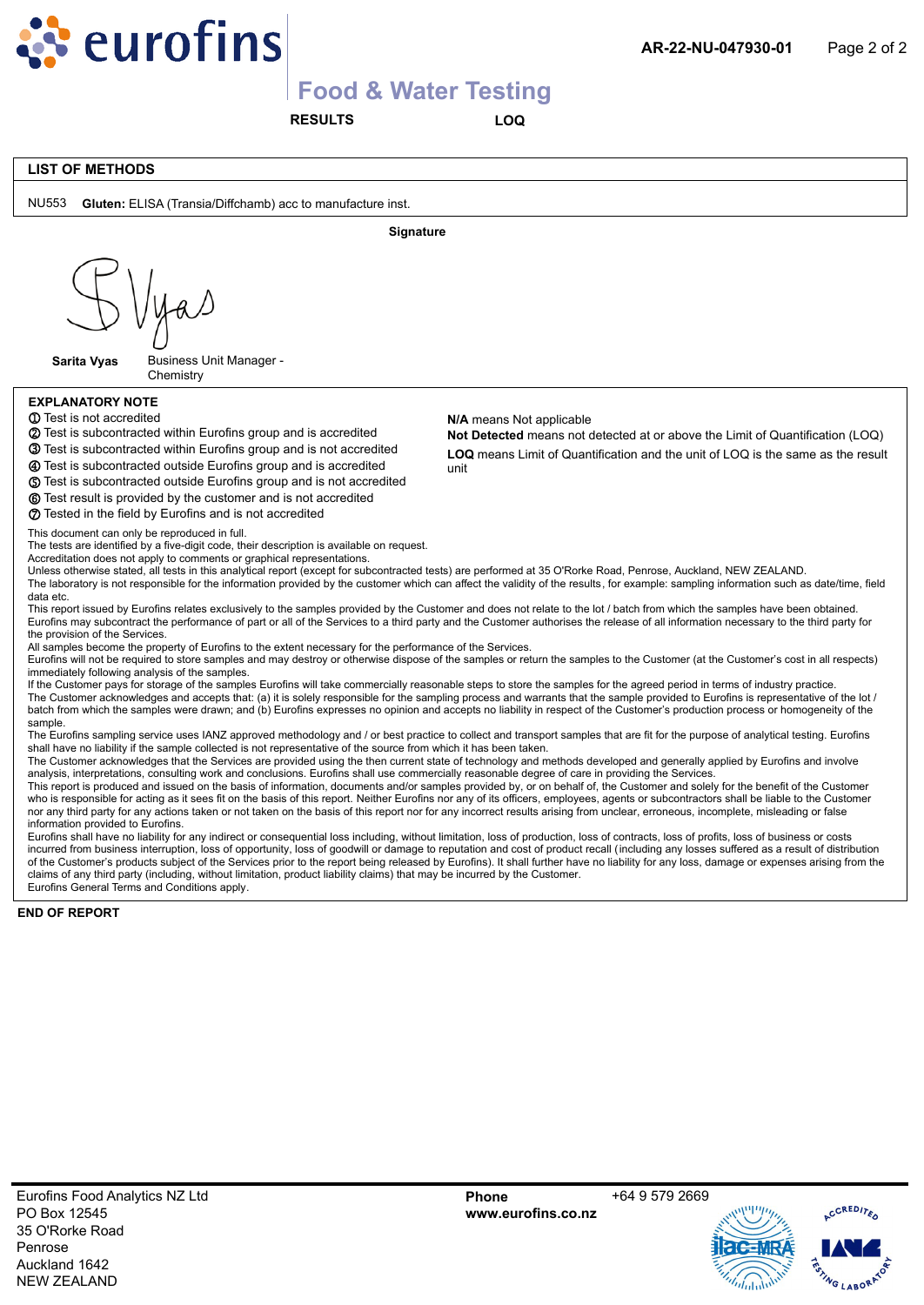

# **ANALYTICAL REPORT**

| <b>REPORT CODE</b>                                                                                                                                                                                                         | AR-22-NU-047931-01                                          |     | <b>REPORT DATE</b>           | 12/06/2022                                          |
|----------------------------------------------------------------------------------------------------------------------------------------------------------------------------------------------------------------------------|-------------------------------------------------------------|-----|------------------------------|-----------------------------------------------------|
| <b>Attention</b><br>St Pierre's International Ltd<br>Eric Loomes<br>167 Karangahape Rd<br>Newton<br>PO Box 68409<br>1145 Auckland<br><b>NEW ZEALAND</b><br>3361106<br><b>Phone</b><br><b>Email</b><br>eric@stpierres.co.nz |                                                             |     |                              |                                                     |
| <b>Contact for your orders:</b><br><b>Submission Reference:</b>                                                                                                                                                            | Ishara Gamage<br>Sushi product yearly gluten                |     | Order code:                  | EUNZAU-00479292                                     |
| SAMPLE CODE                                                                                                                                                                                                                | 816-2022-00145109                                           |     |                              |                                                     |
| <b>Client Reference:</b><br><b>Reception Date &amp; Time:</b><br><b>Analysis Start Date &amp; Time:</b>                                                                                                                    | Prawn avocado Sushi<br>08/06/2022 11:00<br>08/06/2022 13:00 |     | <b>Analysis Ending Date:</b> | 12/06/2022                                          |
|                                                                                                                                                                                                                            | <b>RESULTS</b>                                              |     | <b>LOQ</b>                   |                                                     |
| <b>NU553</b><br>Gluten<br>Gluten                                                                                                                                                                                           | < 2.5                                                       | ppm | 2.5                          |                                                     |
| SAMPLE CODE                                                                                                                                                                                                                | 816-2022-00145110                                           |     |                              |                                                     |
| <b>Client Reference:</b><br><b>Reception Date &amp; Time:</b><br><b>Analysis Start Date &amp; Time:</b>                                                                                                                    | Crab nugget Sushi<br>08/06/2022 11:00<br>08/06/2022 13:00   |     | <b>Analysis Ending Date:</b> | 12/06/2022                                          |
|                                                                                                                                                                                                                            |                                                             |     |                              |                                                     |
|                                                                                                                                                                                                                            | <b>RESULTS</b>                                              |     | <b>LOQ</b>                   |                                                     |
| <b>NU553</b><br><b>Gluten</b><br>Gluten                                                                                                                                                                                    | < 2.5                                                       | ppm | 2.5                          |                                                     |
| <b>SAMPLE CODE</b>                                                                                                                                                                                                         | 816-2022-00145111                                           |     |                              |                                                     |
| <b>Client Reference:</b><br><b>Reception Date &amp; Time:</b><br>Analysis Start Date & Time: 08/06/2022 13:00                                                                                                              | California Sushi (surimi avocado)<br>08/06/2022 11:00       |     | <b>Analysis Ending Date:</b> | 12/06/2022                                          |
|                                                                                                                                                                                                                            | <b>RESULTS</b>                                              |     | <b>LOQ</b>                   |                                                     |
| NU553 Gluten                                                                                                                                                                                                               |                                                             |     |                              |                                                     |
| Gluten                                                                                                                                                                                                                     | < 2.5                                                       | ppm | 2.5                          |                                                     |
| SAMPLE CODE                                                                                                                                                                                                                | 816-2022-00145112                                           |     |                              |                                                     |
| <b>Client Reference:</b><br><b>Reception Date &amp; Time:</b><br>Analysis Start Date & Time: 08/06/2022 13:00                                                                                                              | Avocado Junkie<br>08/06/2022 11:00                          |     | <b>Analysis Ending Date:</b> | 12/06/2022                                          |
|                                                                                                                                                                                                                            | <b>RESULTS</b>                                              |     | <b>LOQ</b>                   |                                                     |
| <b>NU553</b><br><b>Gluten</b>                                                                                                                                                                                              |                                                             |     |                              |                                                     |
| Gluten                                                                                                                                                                                                                     | < 2.5                                                       | ppm | 2.5                          |                                                     |
| Eurofins Food Analytics NZ Ltd<br>PO Box 12545<br>35 O'Rorke Road<br>Penrose<br>Auckland 1642<br><b>NEW ZEALAND</b>                                                                                                        |                                                             |     | Phone<br>www.eurofins.co.nz  | +64 9 579 2669<br><b>ACCREDITED</b><br>STING LABORA |